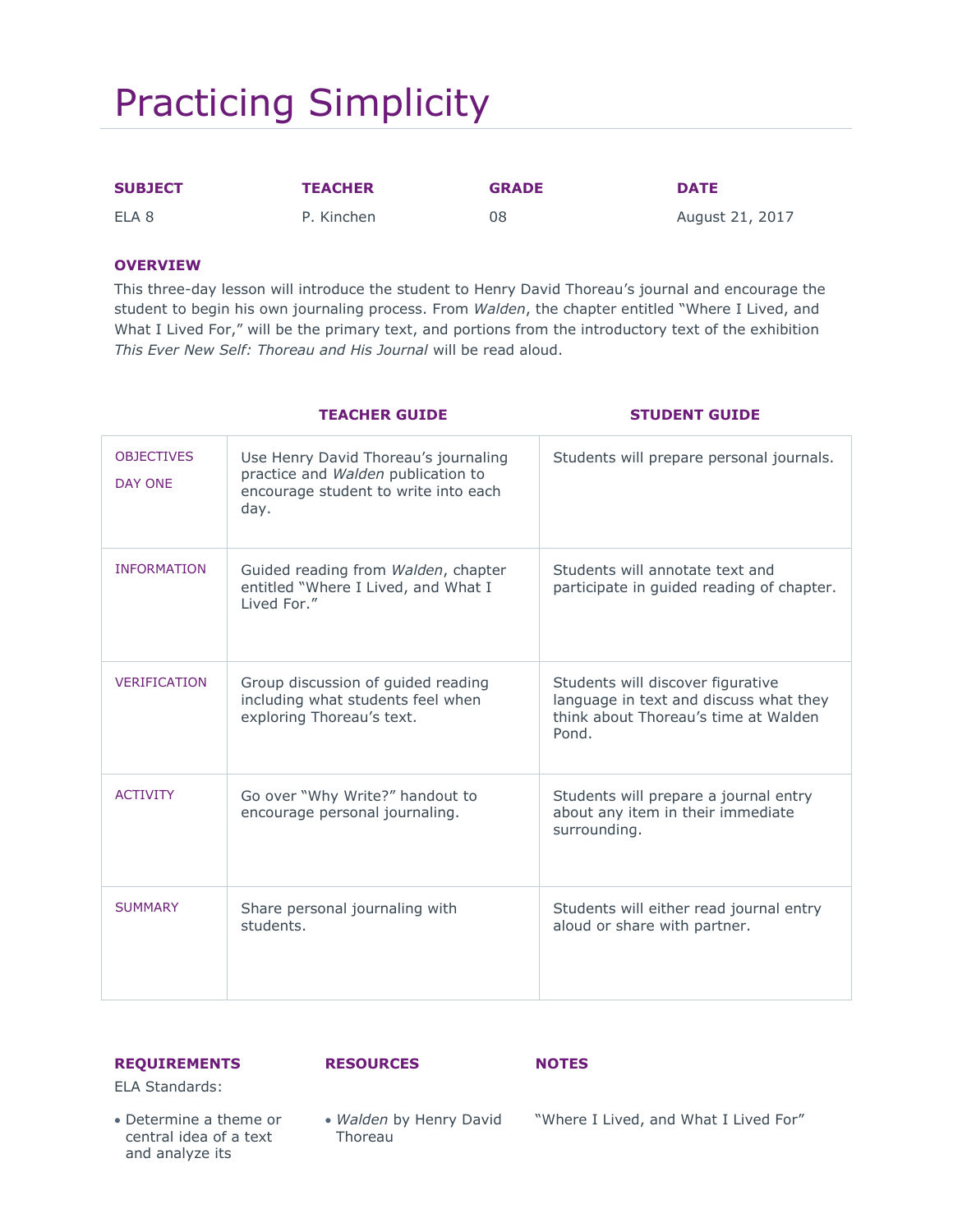development over the course of the text.

- Analyze how particular lines in writing reveal aspects of the author
- Analyze how a text makes connections among and distinctions between individuals, ideas, or events (e.g., through comparisons, analogies, or categories).
- Produce clear and coherent writing in which t he development, organization, and style are appropriate to task, purpose, and audience.
- Write routinely over an extended time frames (time for reflection and revision) and shorter time frames (a single sitting or a day or two) for a range of discipline specific tasks, purposes, and audiences.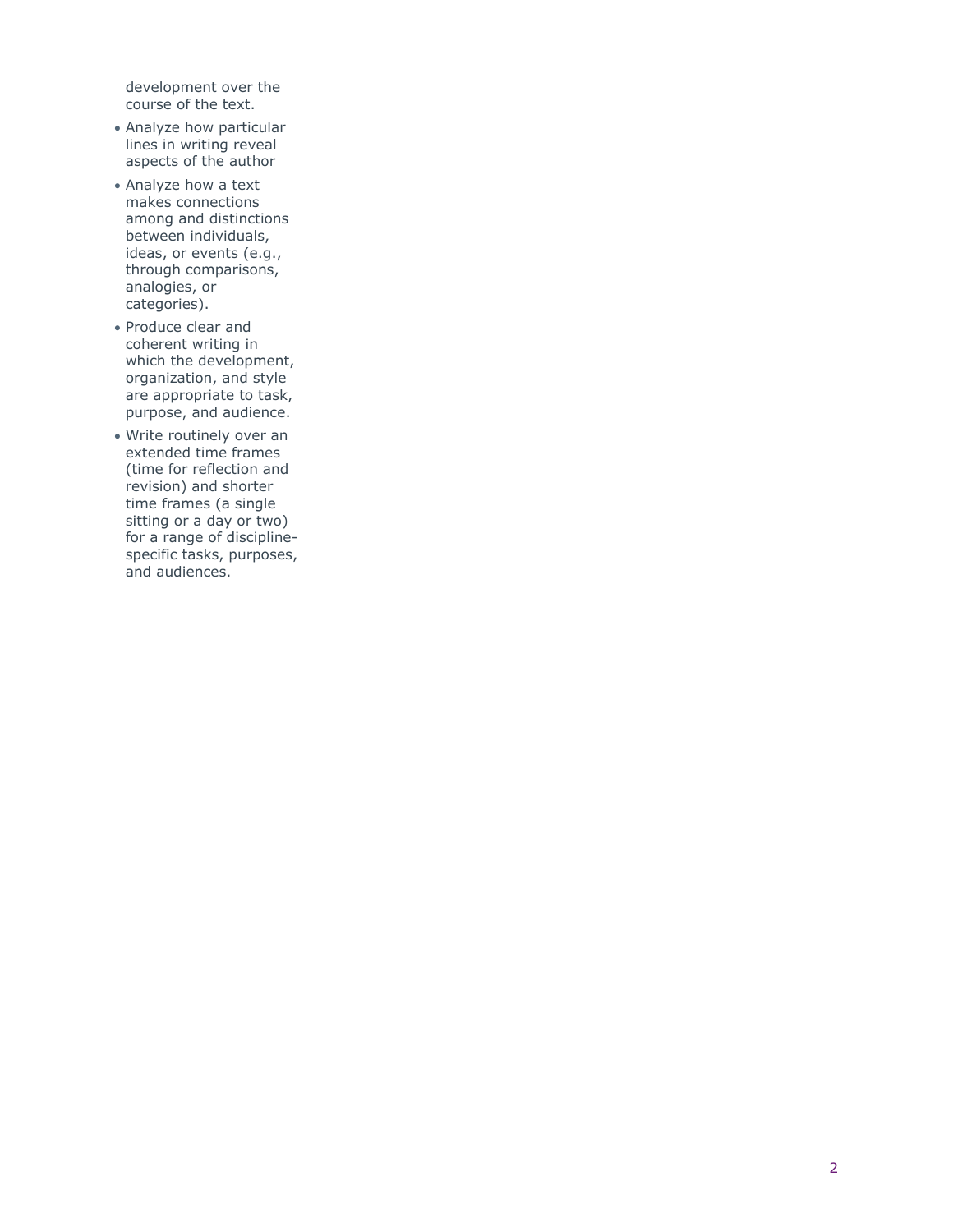# Practicing Simplicity

| <b>SUBJECT</b> | <b>TEACHER</b> | <b>GRADE</b> | <b>DATE</b>     |
|----------------|----------------|--------------|-----------------|
| ELA 8          | P. Kinchen     | 08           | August 21, 2017 |

#### **OVERVIEW**

This three-day lesson will introduce the student to Henry David Thoreau's journal and encourage the student to begin his own journaling process. From *Walden*, the chapter entitled "Where I Lived, and What I Lived For," will be the primary text, and portions from the introductory text of the exhibition *This Ever New Self: Thoreau and His Journal* will be read aloud.

|                       | <b>Teacher Guide</b>                                                                                                                                           | Student Guide                                                                                                                |
|-----------------------|----------------------------------------------------------------------------------------------------------------------------------------------------------------|------------------------------------------------------------------------------------------------------------------------------|
| Objectives<br>DAY TWO | Use Henry David Thoreau's journaling<br>practice and Walden publication to<br>encourage student to write into each<br>day.                                     | Students will continue personal journal<br>writing.                                                                          |
| Information           | Guided reading from Walden, chapter<br>entitled "Where I Lived, and What I<br>Lived For."                                                                      | Students will annotate text and<br>participate in guided reading of chapter.                                                 |
| Verification          | Group discussion of guided reading<br>including what students feel when<br>exploring Thoreau's text.                                                           | Students will discover figurative<br>language in text and discuss what they<br>think about Thoreau's time at Walden<br>Pond. |
| Activity              | Discuss Thoreau's purpose in writing<br>using a portion of the introductory text<br>from This Ever New Self. (Lifelong<br>Practice, Neighbor, Student, Worker) | Students will prepare a journal entry<br>considering three personal roles they<br>undertake in life.                         |
| Summary               | Share personal journaling with<br>students.                                                                                                                    | Students will either read journal entry<br>aloud or share with partner.                                                      |

#### **REQUIREMENTS**

ELA Standards:

Determine a theme or central idea of a text and analyze its

*Walden* by Henry David Thoreau

**RESOURCES NOTES**

"Where I Lived, and What I Lived For"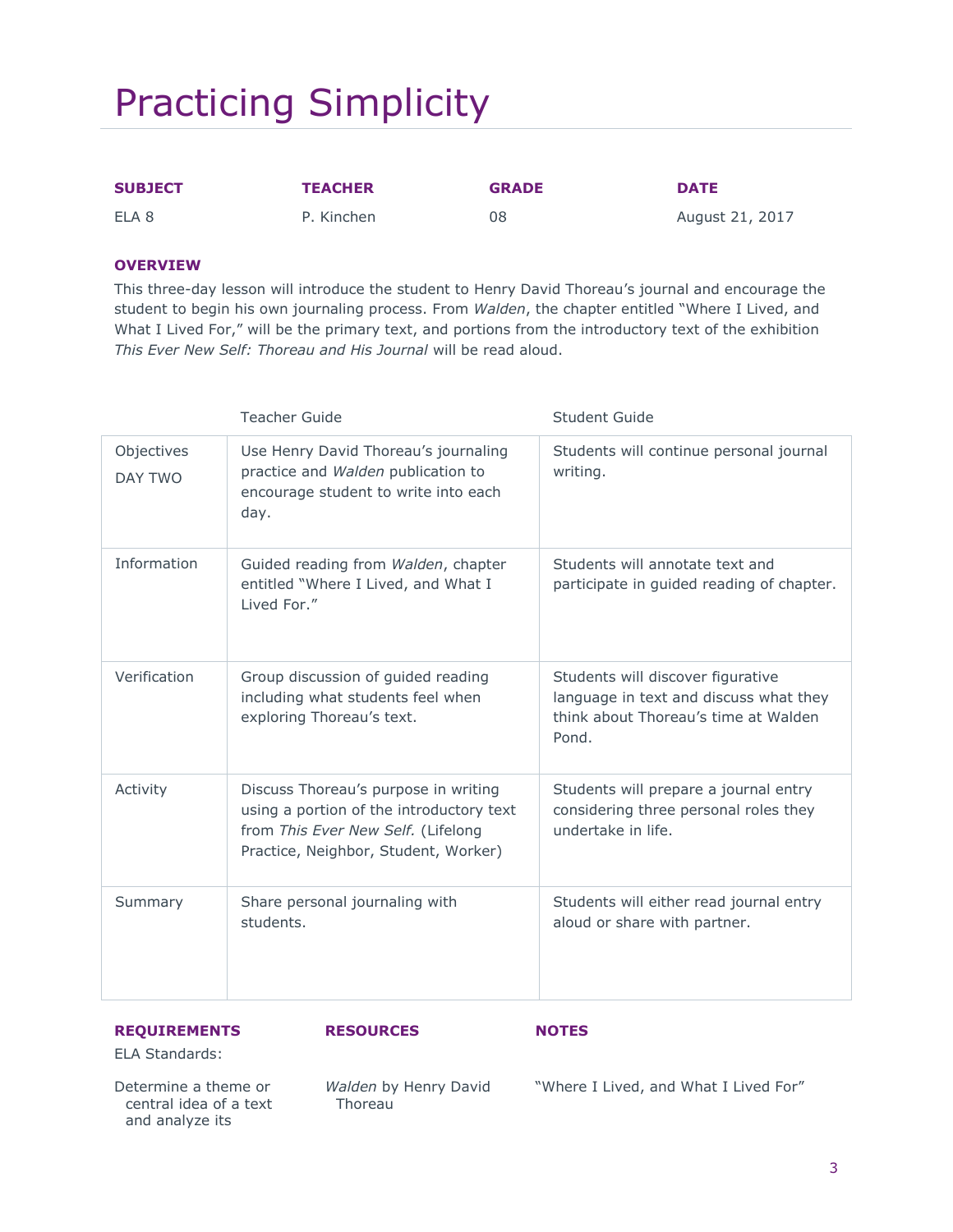development over the course of the text.

Analyze how particular lines in writing reveal aspects of the author

Analyze how a text makes connections among and distinctions between individuals, ideas, or events (e.g., through comparisons, analogies, or categories).

Produce clear and coherent writing in which t he development, organization, and style are appropriate to task, purpose, and audience.

Write routinely over an extended time frames (time for reflection and revision) and shorter time frames (a single sitting or a day or two) for a range of discipline specific tasks, purposes, and audiences.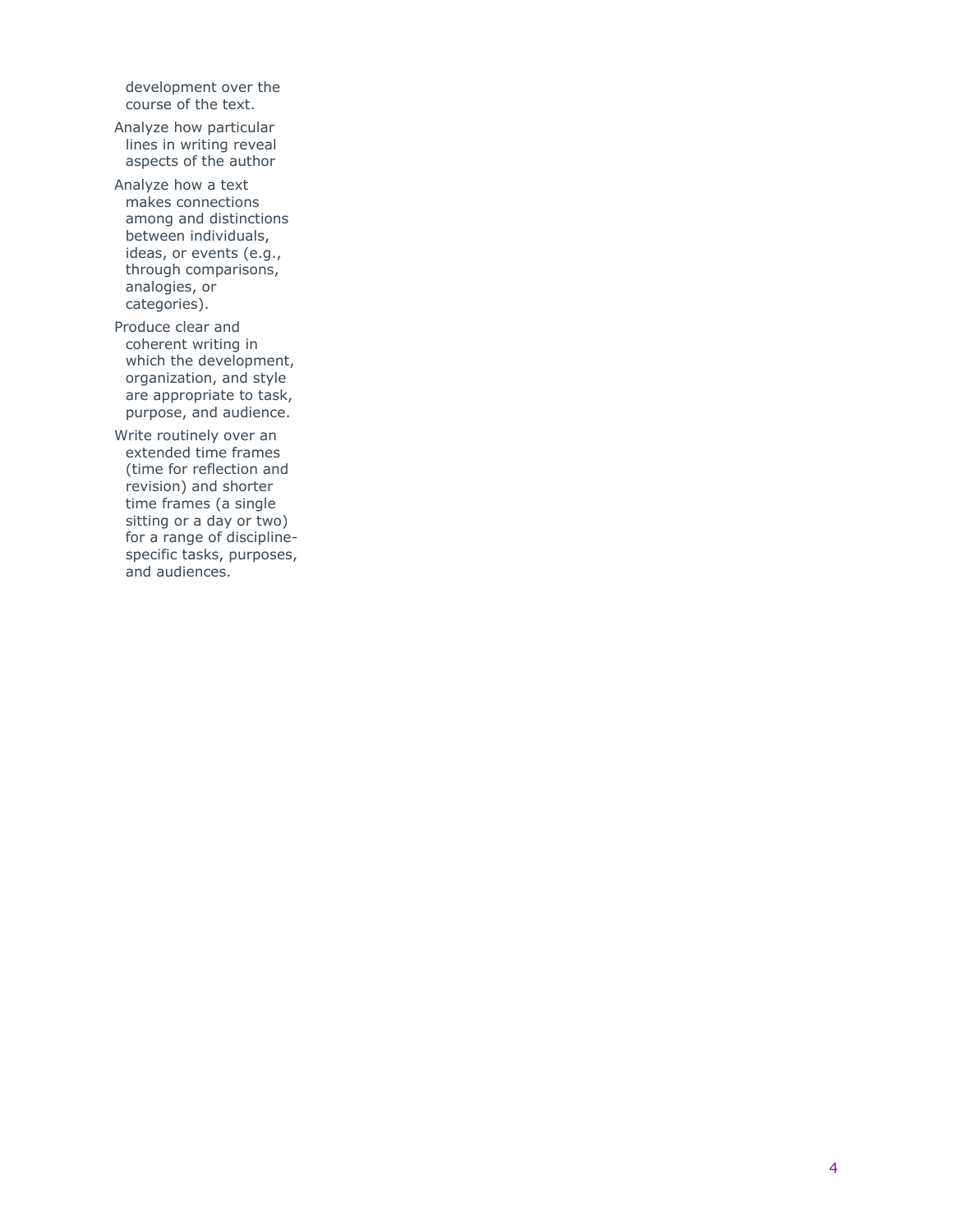# Practicing Simplicity

| <b>SUBJECT</b> | <b>TEACHER</b> | <b>GRADE</b> | <b>DATE</b>     |
|----------------|----------------|--------------|-----------------|
| ELA 8          | P. Kinchen     | 08           | August 21, 2017 |

### **OVERVIEW**

This three-day lesson will introduce the student to Henry David Thoreau's journal and encourage the student to begin his own journaling process. From *Walden*, the chapter entitled "Where I Lived, and What I Lived For," will be the primary text, and portions from the introductory text of the exhibition *This Ever New Self: Thoreau and His Journal* will be read aloud.

|                                | <b>Teacher Guide</b>                                                                                                                                | <b>Student Guide</b>                                                                                                         |
|--------------------------------|-----------------------------------------------------------------------------------------------------------------------------------------------------|------------------------------------------------------------------------------------------------------------------------------|
| Objectives<br><b>DAY THREE</b> | Use Henry David Thoreau's journaling<br>practice and Walden publication to<br>encourage student to write into each<br>day.                          | Students will prepare personal journals.                                                                                     |
| Information                    | Guided reading from Walden, chapter<br>entitled "Where I Lived, and What I<br>Lived For."                                                           | Students will annotate text and<br>participate in guided reading of chapter.                                                 |
| Verification                   | Group discussion of guided reading<br>including what students feel when<br>exploring Thoreau's text.                                                | Students will discover figurative<br>language in text and discuss what they<br>think about Thoreau's time at Walden<br>Pond. |
| Activity                       | Discuss Thoreau's purpose in writing<br>using a portion of the introductory text<br>from This Ever New Self. (Reader,<br>Thinker, Writer, Observer) | Students will prepare a journal entry<br>considering three personal roles they<br>undertake in life.                         |
| Summary                        | Share personal journaling with<br>students.                                                                                                         | Students will either read journal entry<br>aloud or share with partner.                                                      |

#### **REQUIREMENTS**

ELA Standards:

Determine a theme or central idea of a text and analyze its

*Walden* by Henry David Thoreau

**RESOURCES NOTES**

"Where I Lived, and What I Lived For"